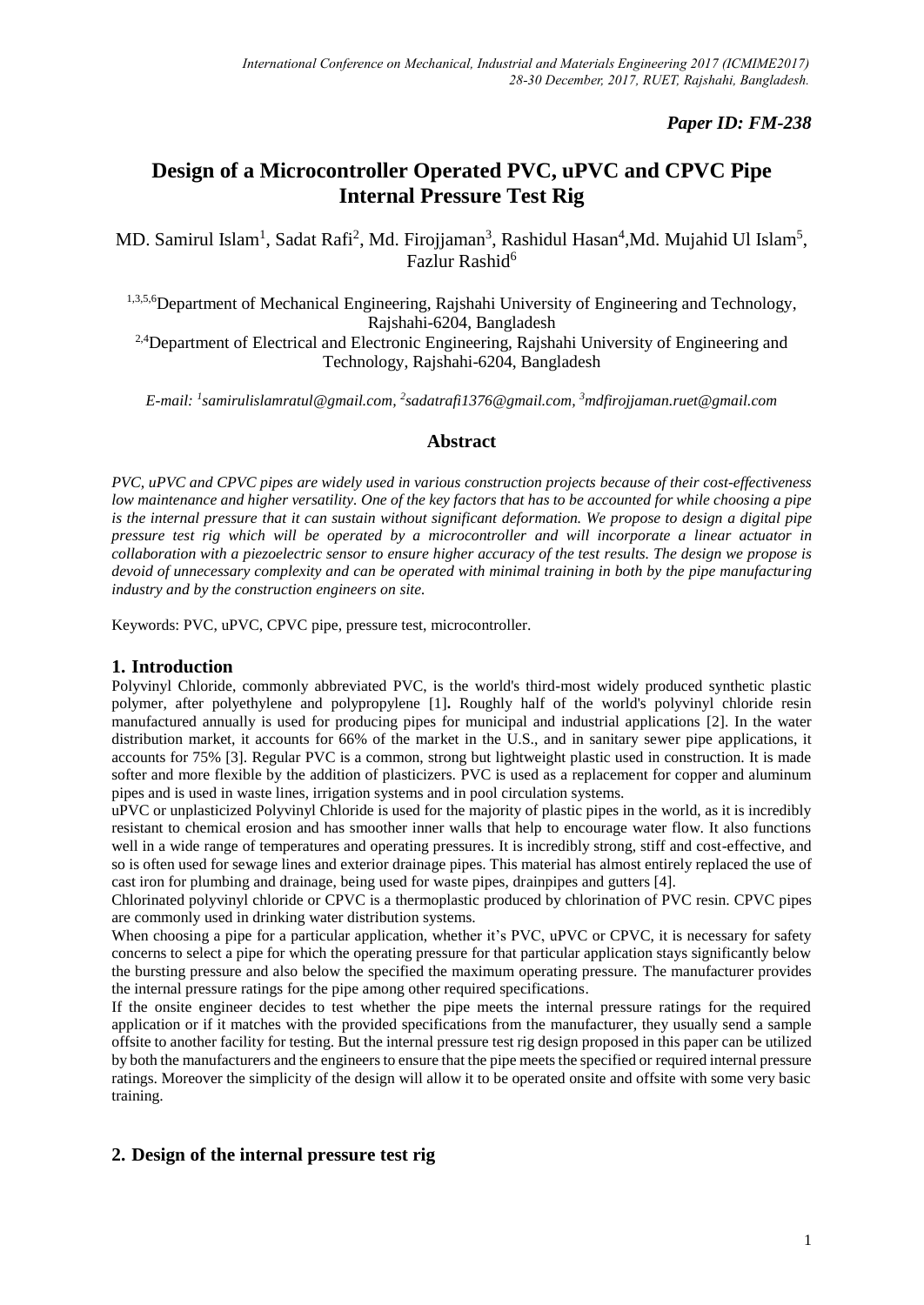The basic components of the test rig are linear actuator, stainless steel cylinder, piston, microcontroller unit with piezoelectric sensor, lubricating oil and an adjustable clamp to hold the pipe. To make the design simple and cost effective, commonly available materials of standard sizes were used which minimized the necessity of designing each component according to the required parameters. The design also considers the fact that uPVC and CPVC pipes are capable of handling internal pressures lower than that of the PVC pipes [10] [11]. So a general design of internal pressure test rig for PVC pipes should also perform for uPVC and CPVC pipes. It is also noticeable from Fig. 2. that the all the internal pressure values gradually drop with the increase in nominal size. So designing a pressure test rig for the lowest standard nominal size  $\frac{1}{2}$  inch, will also work for all the sizes. The few parts that needs to be different for different pipe sizes are the adapter, the seal and the clamp.



**Fig. 1.** Hiwin LAN3A series linear actuator [5]

The linear actuator is proposed to be Hiwin LAN3A-1 with a stroke of 200mm, 3mm/s speed under load and a maximum thrust of 12000 N shown in Fig. 1. The reason for choosing such a high load actuator is that the operating and the bursting pressures of PVC based pipes are quite high. Fig. 2. demonstrates the bursting and maximum operating pressure of both schedule 40 and schedule 80 PVC pipes.



Fig. 2. PVC pipe pressure ratings [9]

The cylinder has to be able to withstand high pressure hence can be of stainless steel. It is proposed to choose an ASTM A312 stainless steel pipe of standard nominal size of 3/8 inch (schedule 80). The piston has to be able to move inside the cylinder freely. The reason for choosing this steel pipe as the cylinder is that it is capable of tolerating a much larger pressure than any plastic pipes and is easily available. The microcontroller unit with an attached keypad for data input, along with the piezoelectric sensor mounted on the inner side of the clamp, holding the pipe firmly, will control the whole operation. A metal pipe sweat union adapter (Fig. 3.) which is commonly available for various specifications, will be used to tightly join the steel pipe to the plastic pipe. Plastic lined Kalsi Seals will be used which can withstand up to 7500 psi [12], at the bottom of the pipe as a sealing component.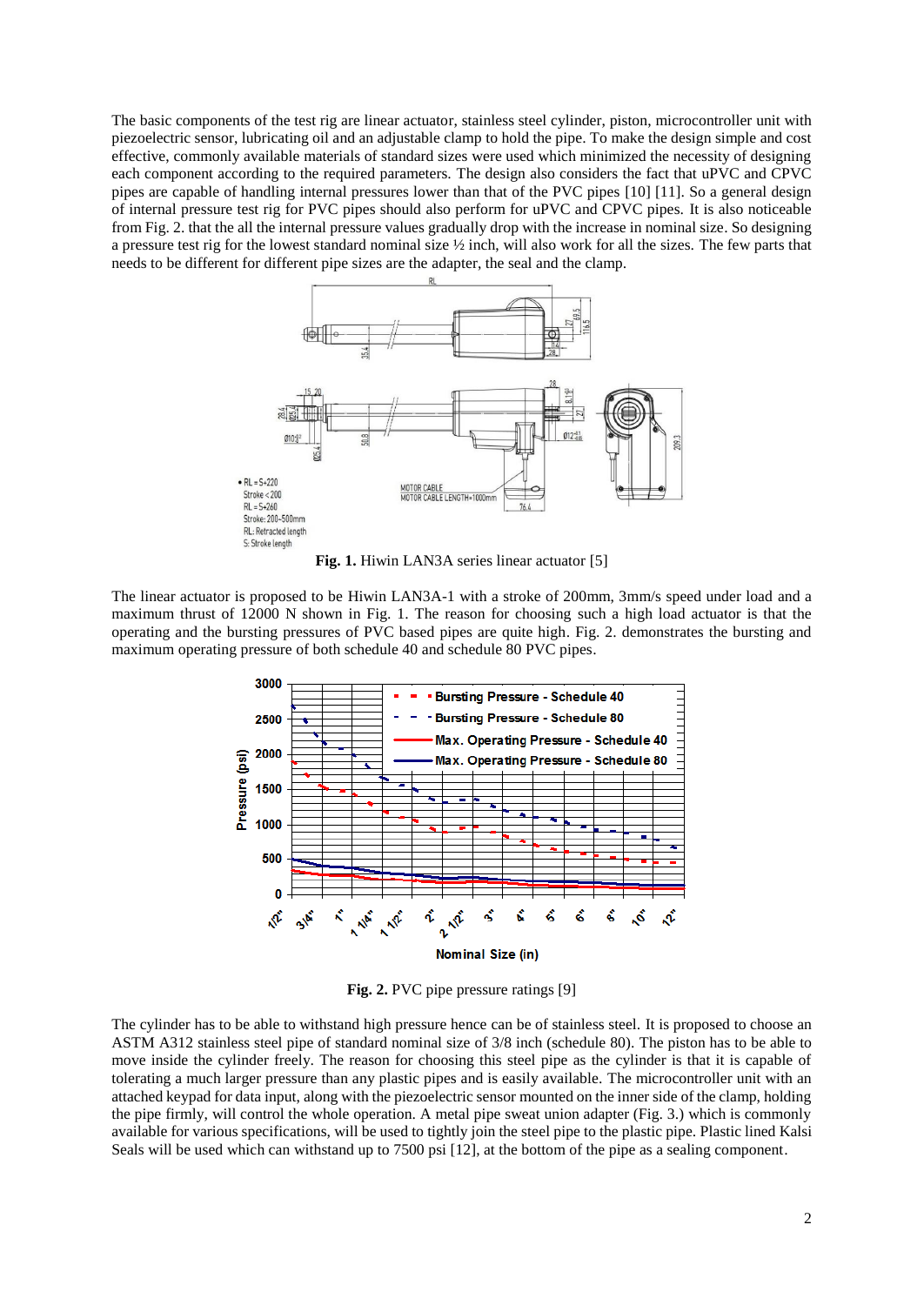| Material<br>name                          | Nominal<br>size<br>(inches) | Schedule<br>number | Outside<br>diameter<br>(inches) | Wall<br>thickness<br>(inches) | Inside<br>diameter<br>(inches) | <b>Bursting</b><br>internal<br>pressure<br>(psi) | Ref |
|-------------------------------------------|-----------------------------|--------------------|---------------------------------|-------------------------------|--------------------------------|--------------------------------------------------|-----|
| <b>ASTM</b><br>A312<br>stainless<br>steel | 3/8                         | 80                 | 0.678                           | 0.126                         | 0.423                          | 27876                                            | 13  |
| <b>PVC</b>                                | 1/2                         | 80                 | 0.840                           | 0.147                         | 0.546                          | 2720                                             | 10  |

**Table 1.** Size and pressure parameters of the steel cylinder and the PVC pipe



**Fig. 3.** Metal pipe sweat union adapter



**Fig. 4.** Internal pressure test rig

# **3. Theory**

The current drawn by the DC motor of the linear actuator is directly proportional to the mechanical load connected with the piston. By measuring the input current drawn by the actuator, the amount of force applied by the piston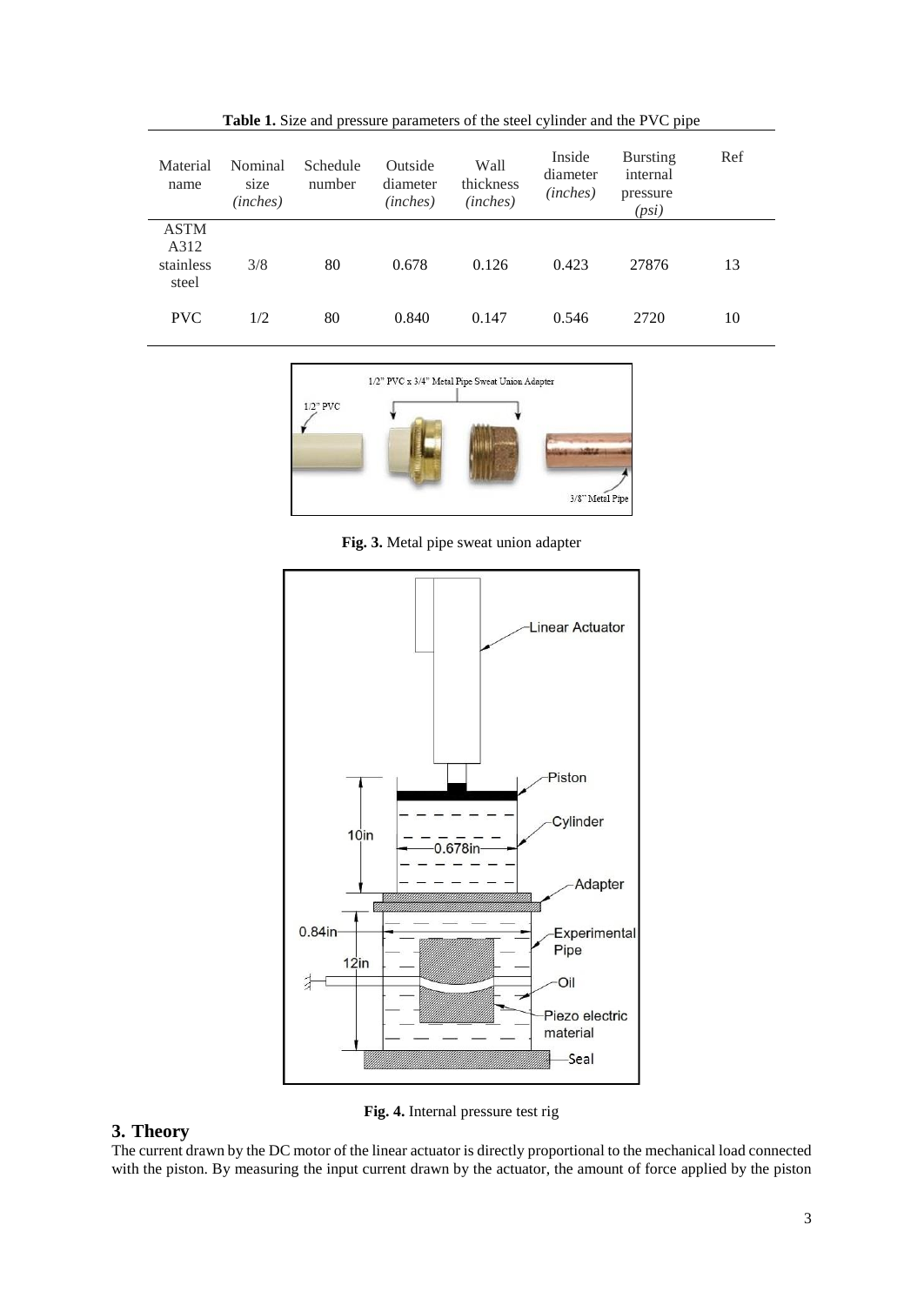can be calculated from the datasheet supplied by the manufacturer of the actuator (Fig. 5). The pressure in the cylinder can be calculated from the basic equation,

$$
P = \frac{F_1}{A_1} \tag{1}
$$

According to Pascal's law, a change in pressure at any point in an enclosed fluid at rest is transmitted undiminished to all points in the fluid [7]. So this same pressure will be transmitted in the pipe but the force in the pipe will be much larger due to the difference in diameters, i.e. areas. This pressure can be used to calculate the circumferential stress or hoop stress which is mainly responsible for the strain on the wall of the pipe [8]. Considering the pipe as a thin wall cylinder, the hoop stress due to the internal pressure of fluid can be given by,

$$
\sigma = \frac{Pd}{2t} \tag{2}
$$

Where d is the internal diameter and t is the thickness of the pipe [8]. The piezoelectric sensor attached on the inner side of the clamp will detect expansion of the pipe and will turn off the actuator before reaching the bursting pressure.

#### **4. Operational procedure**

#### **4.1 Closed system setup**

After measuring the wall thickness and the inner diameter of the pipe, the respective values will inputted to the microcontroller by the connected keyboard. With the help of the clamp, adapter and the plastic seals, the sample pipe will be placed vertically and the steel cylinder on top of it. The whole system will be filled with lubricating oil and be checked for leaks. Then the piston will be placed inside the cylinder while keeping in contact with the retracted piston of the linear actuator and the whole setup will be like Fig. 4.

The test can be run in two separate methods. For the first method, we can switch on the linear actuator and it will generate a gradually increasing force till the pipe starts to expand under pressure at which point the piezoelectric sensor attached on the inner side of the clamp will detect this expansion and alert the microcontroller unit, which will turn off the actuator before the pipe bursts and save the pressure reading. For the second method, the linear actuator can be controlled by the microcontroller unit to input a fixed value of pressure under which the pipe can be tested. The piezoelectric sensor will act the same way and will be used as a safety feature to avoid testing the pipe over the bursting pressure.

#### **4.2 Control mechanism**

A control mechanism is devised to run the pressure test rig to its full potential (Fig. 6). Initially the 12-volt DC supply is stepped down to 5 volt using 7805 voltage regulator IC which is required for driving the electronic components used in the circuit (i.e. Microcontroller, ACS712 current sensor, piezoelectric sensor, LCD display etc.). When the static switch (i.e. MOSFET) is turned on current starts to flow from source to linear actuator through ACS712 current sensor, a voltage is generated at it's output terminal. ACS712 current sensor is based on the principle of Hall-effect, which was discovered by Dr. Edwin Hall in 1879 [6]. According to this principle, when a current carrying conductor is placed into a magnetic field, a voltage is generated across its edges perpendicular to the directions of both the current and the magnetic field.

The amplitude of the sensor output is directly proportional to the current flowing through it. This voltage is read using analog to digital conversion and from that the value of line current is measured. The manufacturing company provides the I-L characteristics (load vs. current, Fig. 5.), from which the line current can be used to calculate the force applied by the piston of linear actuator. The I-L characteristic and the hydrostatic gain will be uploaded in the microcontroller. From that data, microcontroller will automatically calculate the pressure applied to the pipe and show it in the LCD display.

To test the pipe under a specified pressure, the operator will need to type in the value using the keypad connected to the microcontroller. When the pressure reaches the preset level, the static switch (i.e. MOSFET / IGBT) will be automatically turned off.

For finding out the internal pressure under which it starts to strain, expansion of pipe due to increasing pressure will be continuously monitored by the microcontroller through a piezoelectric sensor. When the expansion of pipe reaches a certain level then the microcontroller will turn off the static switch and prevent the pipe from bursting. For finding out the internal pressure at which the pipe explodes, the piezoelectric sensors need to be pulled out of the system. When the pipe will explode the line current will drop very fast as the pressure inside the pipe will fall.

The microcontroller will store the reading of pressure before this rapid fall of line current.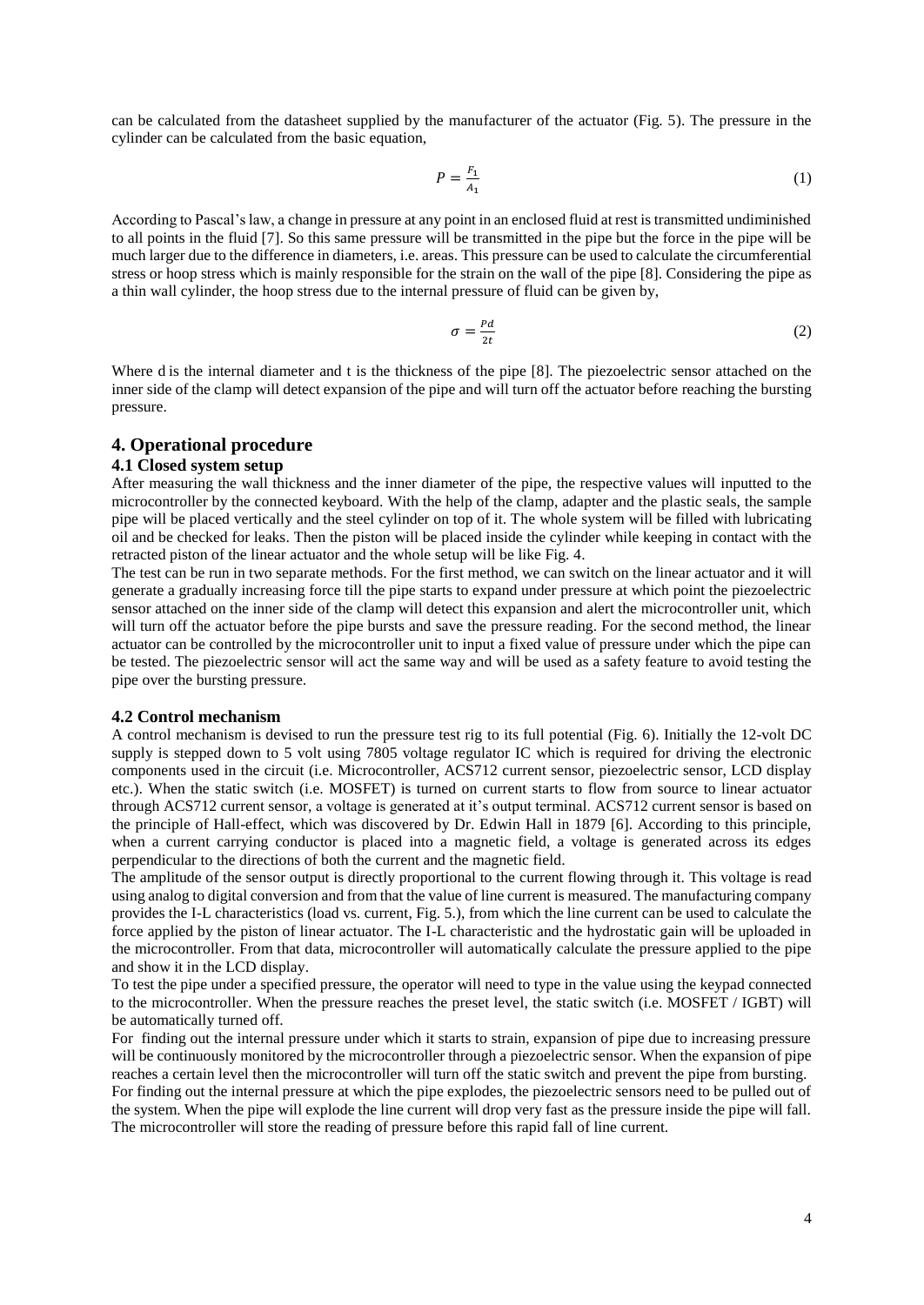

**Fig. 5.** I-L characteristics [5]



**Fig. 6.** Designed control mechanism

# **5. Conclusion**

Using a pipe under its maximum operating pressure is a vital safety concern. The pipe manufacturer is focused to ensure that the pipe meets the specified internal pressure ratings whereas the onsite engineer is keen to verify the pressure ratings of a few samples before accepting and using the whole batch. And the proposed internal pressure test rig in this paper can help in both of those cases. The design and operational simplicity of the rig ensures that it can be used effectively onsite for virtually all nominal standard sizes which can save the cost of sending the samples to an offsite facility for testing both in terms of both time and money in the long run. The proposed test